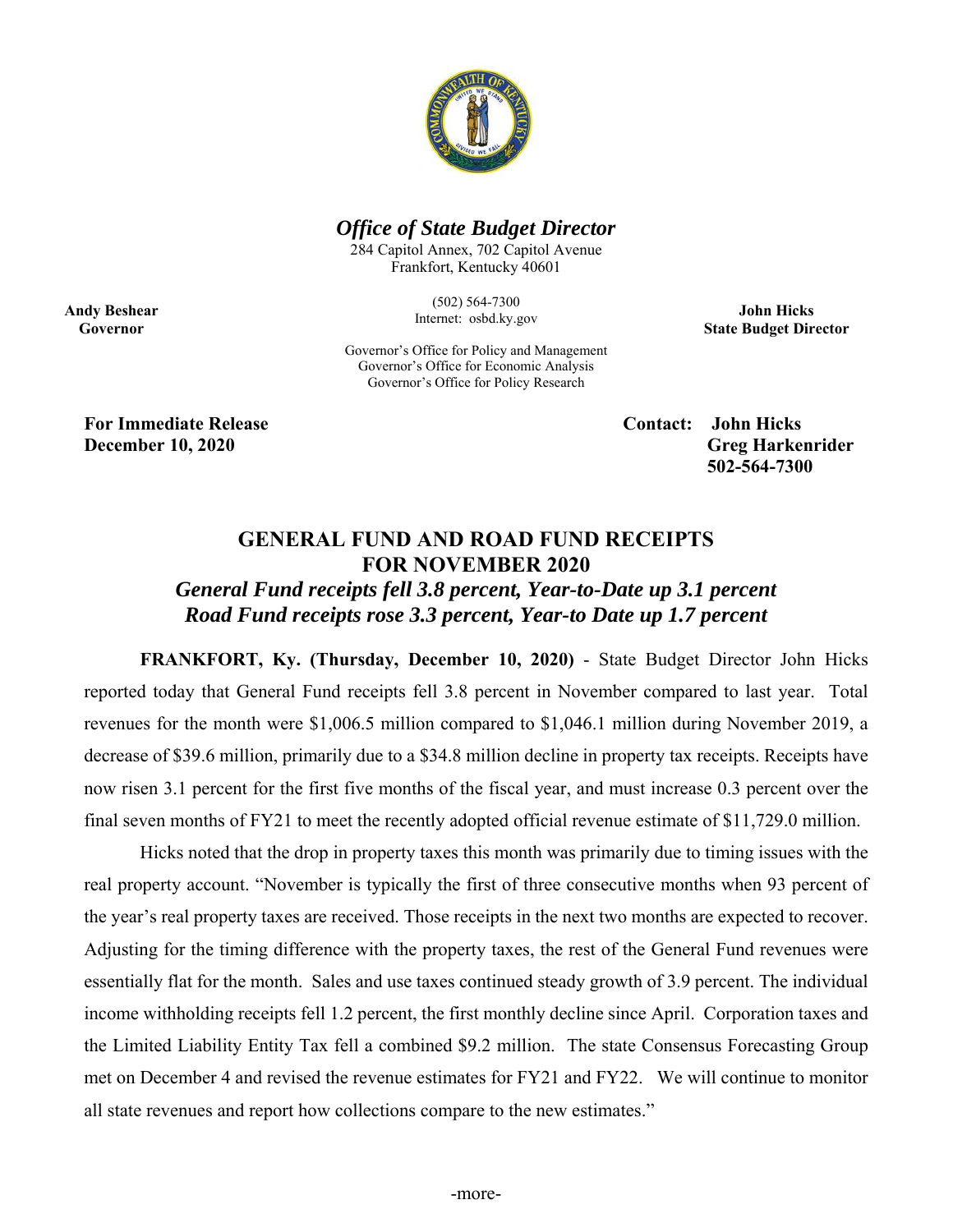Among the major accounts:

- Individual income tax collections fell 0.8 percent in November as declines in estimated payments and withholding slightly offset a small gain in net returns. Through the first five months of FY21, receipts in this tax have increased 3.5 percent. The withholding component of the individual income tax fell 1.2 percent during November.
- Sales and use tax receipts increased 3.9 percent in November, which ties August for the lowest monthly growth in the sales tax this fiscal year. Year-to-date growth in this account is now 6.3 percent.
- Corporation income and LLET tax receipts fell 33.6 percent to \$18.2 million in November. Receipts year-to-date have declined 4.9 percent.
- Property tax collections declined 18.0 percent for the month and have fallen 4.3 percent year-todate. November's sharp decline is a result of seasonal timing patterns that are expected to move favorably in the next two months.
- Cigarette tax receipts rose 3.0 percent in November but are down 2.1 percent for the first five months of the fiscal year.
- Coal severance tax receipts spiked 102.4 percent to \$7.3 million in November but are down 8.6 percent year-to-date.
- Lottery revenues grew 2.3 percent in November with a monthly dividend payment of \$22.0 million.

Road Fund receipts for November totaled \$127.9 million, a 3.3 percent increase from November 2019 levels. Year-to-date Road Fund receipts have increased 1.7 percent. Based on collections through the first five months, Road Fund receipts must grow 9.0 percent over the balance of the fiscal year to meet the newly revised official FY21 estimate of \$1,577.7 million.

 Motor fuels tax receipts fell 3.6 percent in November and have decreased 4.5 percent for the year. Motor vehicle usage tax collections rose 11.4 percent in November and have grown 11.8 percent through the first five months of the fiscal year. License and privilege receipts grew 6.9 percent for the month and have risen 1.2 percent for the year.

-30-

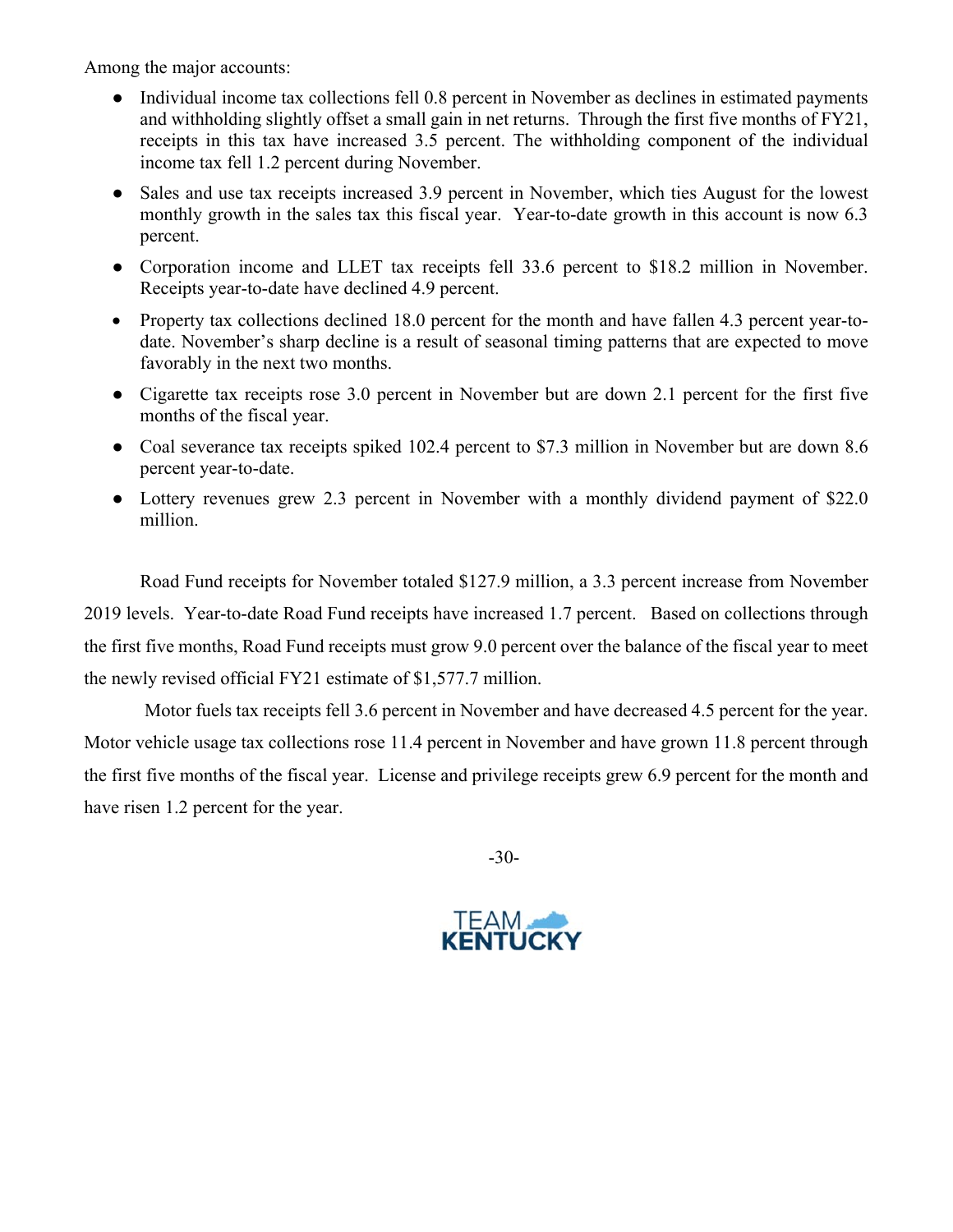#### **KENTUCKY STATE GOVERNMENT REVENUE 1. GENERAL FUND REVENUE**

|                                                            | <b>NOVEMBER</b>      | <b>NOVEMBER</b>     |                          | JULY THROUGH NOVEMBER |                      |                      |
|------------------------------------------------------------|----------------------|---------------------|--------------------------|-----------------------|----------------------|----------------------|
|                                                            | 2020                 | 2019                | % Change                 | FY 2021               | FY 2020              | <u>% Change</u>      |
| <b>TOTAL GENERAL FUND</b>                                  | \$1,006,510,837      | \$1,046,086,373     | $-3.8%$                  | \$4,809,228,055       | \$4,664,151,119      | 3.1%                 |
| <b>Tax Receipts</b>                                        | \$964,461,106        | \$994,937,994       | $-3.1%$                  | \$4,643,400,397       | \$4,482,236,785      | 3.6%                 |
| Sales and Gross Receipts                                   | \$413,746,859        | \$398,322,103       | 3.9%                     | \$2,176,774,772       | \$2,051,209,217      | 6.1%                 |
| <b>Beer Consumption</b>                                    | 457,775              | 627,312             | $-27.0%$                 | 2,657,080             | 2.804.335            | $-5.3%$              |
| <b>Beer Wholesale</b>                                      | 4,521,224            | 6,291,309           | $-28.1%$                 | 28,696,018            | 28,494,086           | 0.7%                 |
| Cigarette                                                  | 28,030,291           | 27,206,921          | 3.0%                     | 146,255,312           | 149,351,351          | $-2.1%$              |
| <b>Distilled Spirits Case Sales</b>                        | 17,240               | 16,139              | 6.8%                     | 85,185                | 74,491               | 14.4%                |
| <b>Distilled Spirits Consumption</b>                       | 1,509,479            | 1,418,729           | 6.4%                     | 7,445,367             | 6,584,500            | 13.1%                |
| <b>Distilled Spirits Wholesale</b>                         | 5,450,161            | 5,075,364           | 7.4%                     | 26,047,898            | 22.218.406           | 17.2%                |
| Insurance Premium                                          | 94,556               | (311, 225)          | $---$                    | 53,996,028            | 50,090,955           | 7.8%                 |
| Pari-Mutuel<br>Race Track Admission                        | 2,026,499            | 1,645,581<br>33,335 | 23.1%<br>$-96.4%$        | 9,521,704<br>1,626    | 7,303,347<br>116,072 | 30.4%<br>$-98.6%$    |
| Sales and Use                                              | 1,211<br>360,202,213 | 346,636,459         | 3.9%                     | 1,848,869,372         | 1,739,953,379        | 6.3%                 |
| <b>Wine Consumption</b>                                    | 291,905              | 290,280             | 0.6%                     | 1,438,544             | 1,284,130            | 12.0%                |
| Wine Wholesale                                             | 1,709,339            | 1,676,599           | 2.0%                     | 7,986,386             | 7,066,144            | 13.0%                |
| <b>Telecommunications Tax</b>                              | 5,820,071            | 5,782,043           | 0.7%                     | 29,231,718            | 26,470,615           | 10.4%                |
| <b>Other Tobacco Products</b>                              | 3,614,892            | 1,930,964           | 87.2%                    | 14,535,881            | 9,367,892            | 55.2%                |
| Floor Stock Tax                                            | 0                    | 2,291               | $-100.0\%$               | 6,654                 | 29,514               | $-77.5%$             |
|                                                            |                      |                     |                          |                       |                      |                      |
| License and Privilege                                      | \$190,527            | (\$784,962)         | ---                      | \$1,573,302           | (\$427,610)          |                      |
| Alc. Bev. License Suspension<br><b>Corporation License</b> | 2,500<br>(1,801)     | 26,450<br>36,734    | $-90.5%$<br>$-104.9%$    | 41,250<br>19,949      | 134,950<br>37,267    | $-69.4%$<br>$-46.5%$ |
| <b>Corporation Organization</b>                            | 9,972                | $\mathbf{0}$        | $\overline{a}$           | 13,532                | 28,550               | $-52.6%$             |
| <b>Occupational Licenses</b>                               | 1,582                | 6,829               | $-76.8%$                 | 84,282                | 83,015               | 1.5%                 |
| Race Track License                                         | 90,000               | 77,992              | 15.4%                    | 171,050               | 175,492              | $-2.5%$              |
| <b>Bank Franchise Tax</b>                                  | 24,015               | (1,011,591)         | $\overline{a}$           | 917,303               | (1,207,442)          | ---                  |
| <b>Driver License Fees</b>                                 | 64,259               | 78.624              | $-18.3%$                 | 325,936               | 320.558              | 1.7%                 |
| <b>Natural Resources</b>                                   | \$9,505,763          | \$6,570,700         | 44.7%                    | \$35,700,611          | \$40,862,020         | $-12.6%$             |
| <b>Coal Severance</b>                                      | 7,295,668            | 3,604,126           | 102.4%                   | 24,028,655            | 26,301,863           | -8.6%                |
| Oil Production                                             | 173,840              | 450,242             | $-61.4%$                 | 1,316,706             | 2,419,412            | -45.6%               |
| <b>Minerals Severance</b>                                  | 1,821,070            | 2,172,760           | $-16.2%$                 | 9,388,957             | 9,885,544            | $-5.0%$              |
| <b>Natural Gas Severance</b>                               | 215,185              | 343,573             | $-37.4%$                 | 966,294               | 2,255,201            | $-57.2%$             |
| Income                                                     | \$378,271,231        | \$390,468,456       | $-3.1%$                  | \$2,154,656,846       | \$2,101,324,296      | 2.5%                 |
| Corporation                                                | 13,200,191           | 20,908,644          | $-36.9%$                 | 124,508,027           | 166,903,529          | $-25.4%$             |
| Individual                                                 | 360,120,974          | 363, 145, 161       | $-0.8%$                  | 1,930,440,536         | 1,865,566,704        | 3.5%                 |
| <b>Limited Liability Entity</b>                            | 4,950,065            | 6,414,651           | $-22.8%$                 | 99,708,283            | 68,854,063           | 44.8%                |
| Property                                                   | \$158,777,565        | \$193,645,101       | $-18.0%$                 | \$248,855,036         | \$259,969,747        | $-4.3%$              |
| Building & Loan Association                                | 0                    | (414, 696)          | $\hspace{0.05cm} \ldots$ | 51,057                | (343, 303)           | $---$                |
| General - Real                                             | 107,757,225          | 129,560,630         | $-16.8%$                 | 109,204,018           | 131,020,826          | $-16.7%$             |
| General - Tangible                                         | 48,679,524           | 57,578,809          | $-15.5%$                 | 113,115,240           | 102,504,246          | 10.4%                |
| Omitted & Delinquent                                       | 1,855,618            | 3,834,188           | $-51.6%$                 | 5,442,560             | 6,667,099            | $-18.4%$             |
| <b>Public Service</b>                                      | 328,712              | 2,107,784           | $-84.4%$                 | 19.507.469            | 18,818,215           | 3.7%                 |
| Other                                                      | 156,486              | 978,386             | $-84.0%$                 | 1,534,692             | 1,302,663            | 17.8%                |
| Inheritance Tax                                            | \$2,461,188          | \$4,518,715         | $-45.5%$                 | \$23,088,600          | \$22,405,595         | 3.0%                 |
| Miscellaneous                                              | \$1,507,973          | \$2,197,880         | $-31.4%$                 | \$2,751,229           | \$6,893,520          | $-60.1%$             |
| <b>Legal Process</b>                                       | 793,323              | 1,271,303           | $-37.6%$                 | 4,105,447             | 5,596,563            | -26.6%               |
| T. V. A. In Lieu Payments                                  | 714,650              | 832,214             | $-14.1%$                 | (1,750,097)           | 831,623              |                      |
| Other                                                      | 0                    | 94,363              | $-100.0\%$               | 395,880               | 465,334              | $-14.9%$             |
| <b>Nontax Receipts</b>                                     | \$44,592,826         | \$51,026,709        | $-12.6%$                 | \$161,323,188         | \$175,768,135        | $-8.2%$              |
| <b>Departmental Fees</b>                                   | 596,937              | 726,240             | $-17.8%$                 | 3,866,547             | 5,405,197            | -28.5%               |
| <b>PSC Assessment Fee</b>                                  | 50                   | 776                 | $-93.6%$                 | 14,344,664            | 13,069,313           | 9.8%                 |
| <b>Fines &amp; Forfeitures</b>                             | 872,429              | 1,464,375           | $-40.4%$                 | 4,476,588             | 7,348,264            | $-39.1%$             |
| Income on Investments                                      | (55, 581)            | (1, 102, 184)       | ---                      | (364, 299)            | (4, 189, 040)        |                      |
| Lottery                                                    | 22,000,000           | 21,500,000          | 2.3%                     | 114, 104, 545         | 116,363,344          | $-1.9%$              |
| Miscellaneous                                              | 21,178,992           | 28,437,503          | $-25.5%$                 | 24,895,143            | 37,771,058           | $-34.1%$             |
| <b>Redeposit of State Funds</b>                            | (\$2,543,095)        | \$121,670           | $\overline{a}$           | \$4,504,470           | \$6,146,198          | $-26.7%$             |